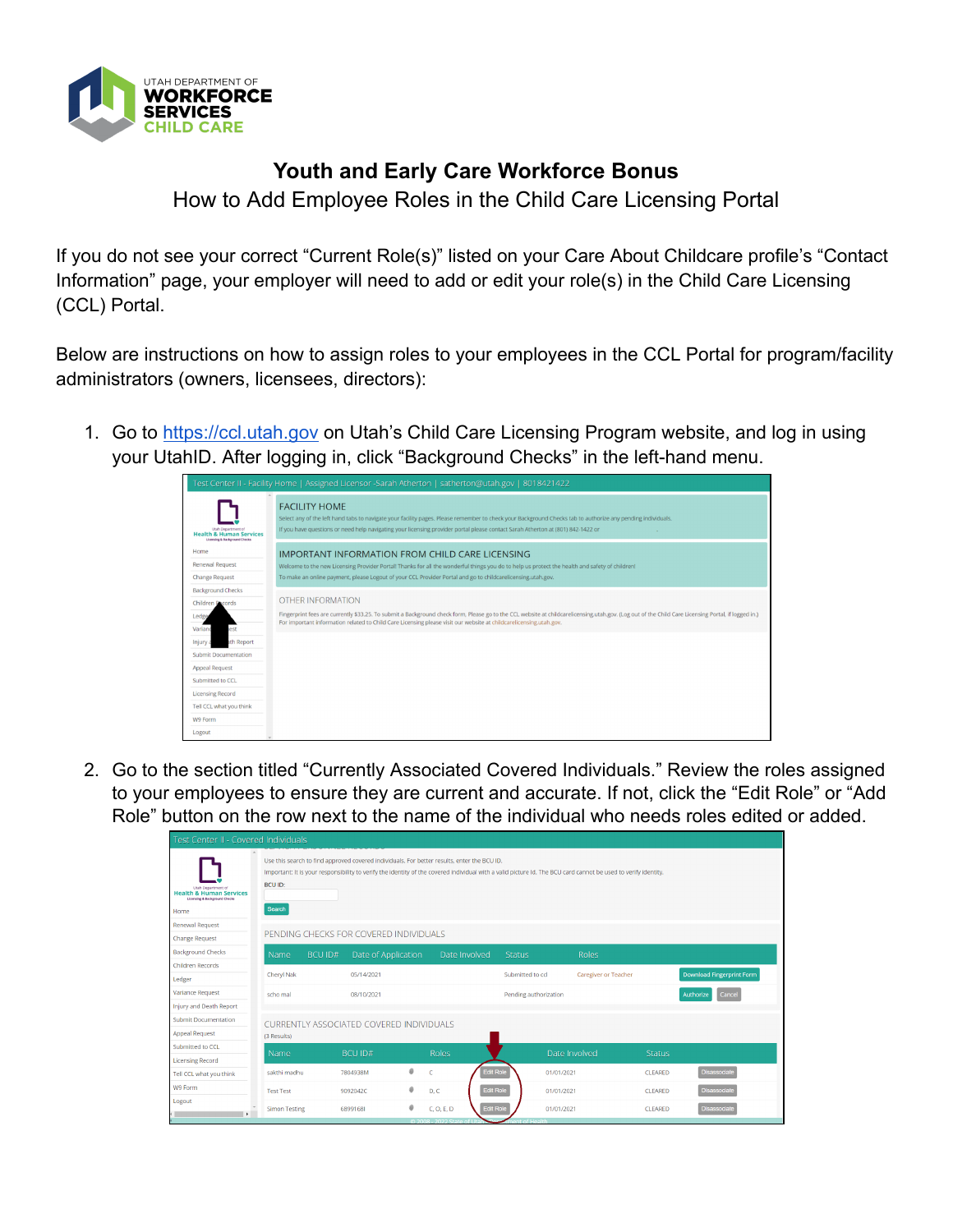3. A "Create New Association" page will pop up. Select all roles that apply to the employee, and click the "Save" button.

| Create New Association                                                                                                                                                           |  |
|----------------------------------------------------------------------------------------------------------------------------------------------------------------------------------|--|
| Please select all applicable roles this individual fills in your facility                                                                                                        |  |
| $\Box$ Owner/Licensee/Certificate Holder $\Box$ Director $\Box$ Board Member $\Box$ Other Staff (such as Cook, Driver, Secretary, etc.) $\Box$ Household Member $\Box$ Volunteer |  |
| $\Box$ Caregiver or Teacher $\Box$ Other Individual With Unsupervised Access to Children $\Box$ Business Administrator $\Box$ Director Designee                                  |  |
|                                                                                                                                                                                  |  |
|                                                                                                                                                                                  |  |
|                                                                                                                                                                                  |  |
|                                                                                                                                                                                  |  |
|                                                                                                                                                                                  |  |
|                                                                                                                                                                                  |  |
|                                                                                                                                                                                  |  |
|                                                                                                                                                                                  |  |
|                                                                                                                                                                                  |  |
|                                                                                                                                                                                  |  |
|                                                                                                                                                                                  |  |
|                                                                                                                                                                                  |  |
|                                                                                                                                                                                  |  |
|                                                                                                                                                                                  |  |
|                                                                                                                                                                                  |  |

4. The employee's role(s) should then appear under the column marked "Roles."

| CURRENTLY ASSOCIATED COVERED INDIVIDUALS<br>(3 Results) |                |       |                  |  |  |  |  |
|---------------------------------------------------------|----------------|-------|------------------|--|--|--|--|
| Name                                                    | <b>BCU ID#</b> | Roles |                  |  |  |  |  |
| <b>Test Test</b>                                        | 9092042C       |       | <b>Edit Role</b> |  |  |  |  |

All employees assigned a Caregiver ('C') role in the Child Care Licensing Portal (CCL) are eligible to receive the workforce bonus. This designation in the CCL Portal should include the following types of positions:

- Lead Caregiver or Teacher
- Assistant Caregiver or Teacher
- Substitute/Floater Caregiver or Teacher

Employees 18 or older assigned an Owner ('O'), Director ('D'), Director Designee ('DD') or Other Staff ('E') role in the CCL Portal are also eligible to receive the bonus. These designations in CCL should include the following types of positions:

- Owner or Licensee
- Director
- Assistant Director
- Director Designee
- Onsite Coach or Coordinator
- Onsite Administrative Assistant or Office Manager
- Cook
- Driver
- Custodian or Janitor
- Other Onsite Supporting Staff